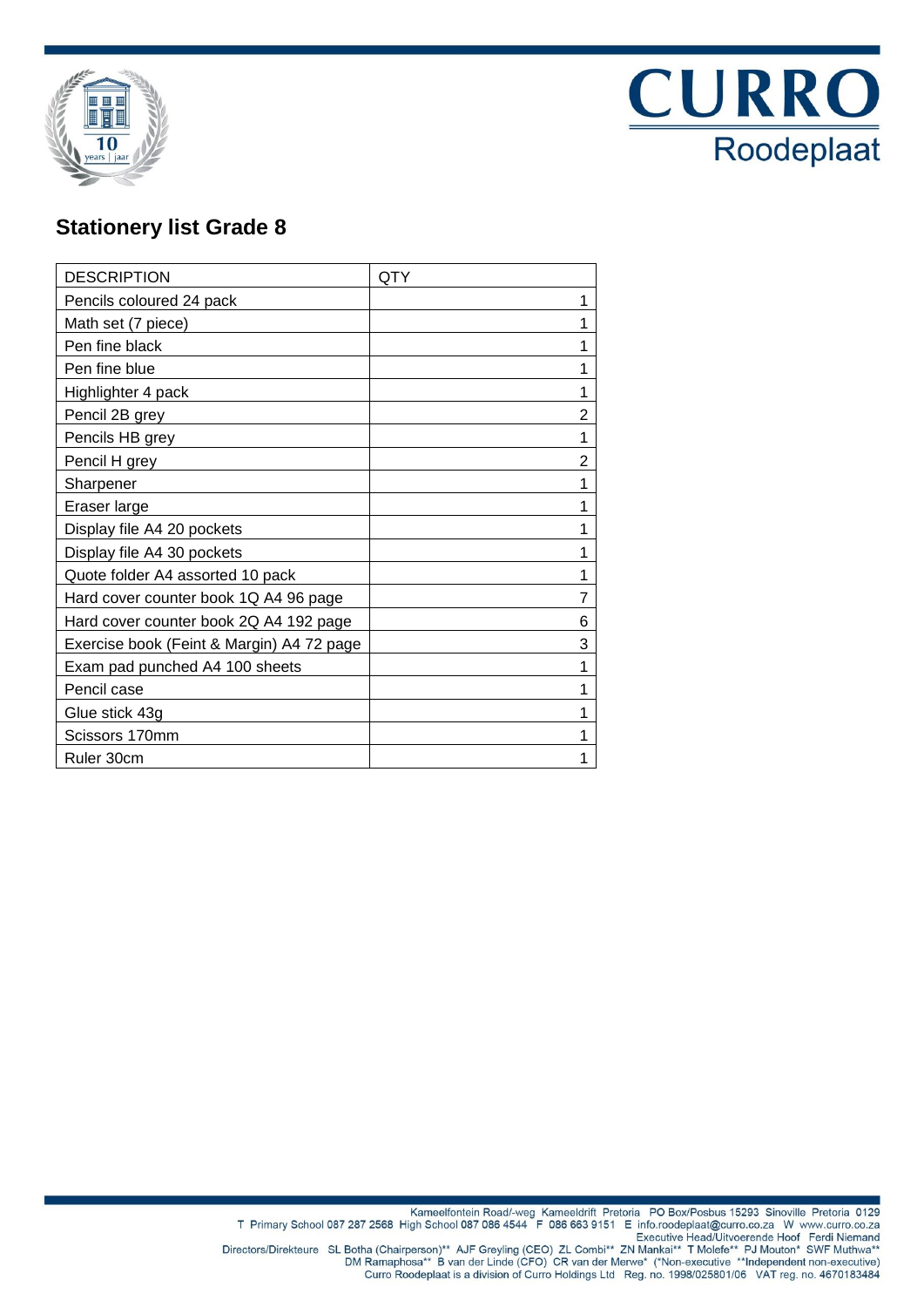



## **Stationery list Grade 9**

| <b>DESCRIPTION</b>                        | QTY |
|-------------------------------------------|-----|
| Coloured pencils 24 pack                  | 1   |
| Oil pastels 16 pack                       |     |
| Math set (7 piece)                        |     |
| Pen fine black                            |     |
| Pen fine blue                             | 1   |
| Highlighter 4 pack                        |     |
| Pencil 2B grey                            | 2   |
| Pencils HB grey                           | 1   |
| Pencil H grey                             | 2   |
| Sharpener                                 |     |
| Eraser large                              |     |
| Display file A4 20 pockets                |     |
| Display file A4 30 pockets                | 1   |
| Quote folder A4 PP assorted 10 pack       |     |
| Hard cover counter book 1Q A4 96 page     |     |
| Hard Cover counter book 2Q A4 192 page    | 6   |
| Exercise book (Feint & Margin) A4 72 page | 3   |
| Exam pad punched A4 100 sheets            |     |
| Pencil case                               |     |
| Glue stick 43 gram                        |     |
| Scissors 170 mm                           |     |
| Ruler 30 cm                               |     |